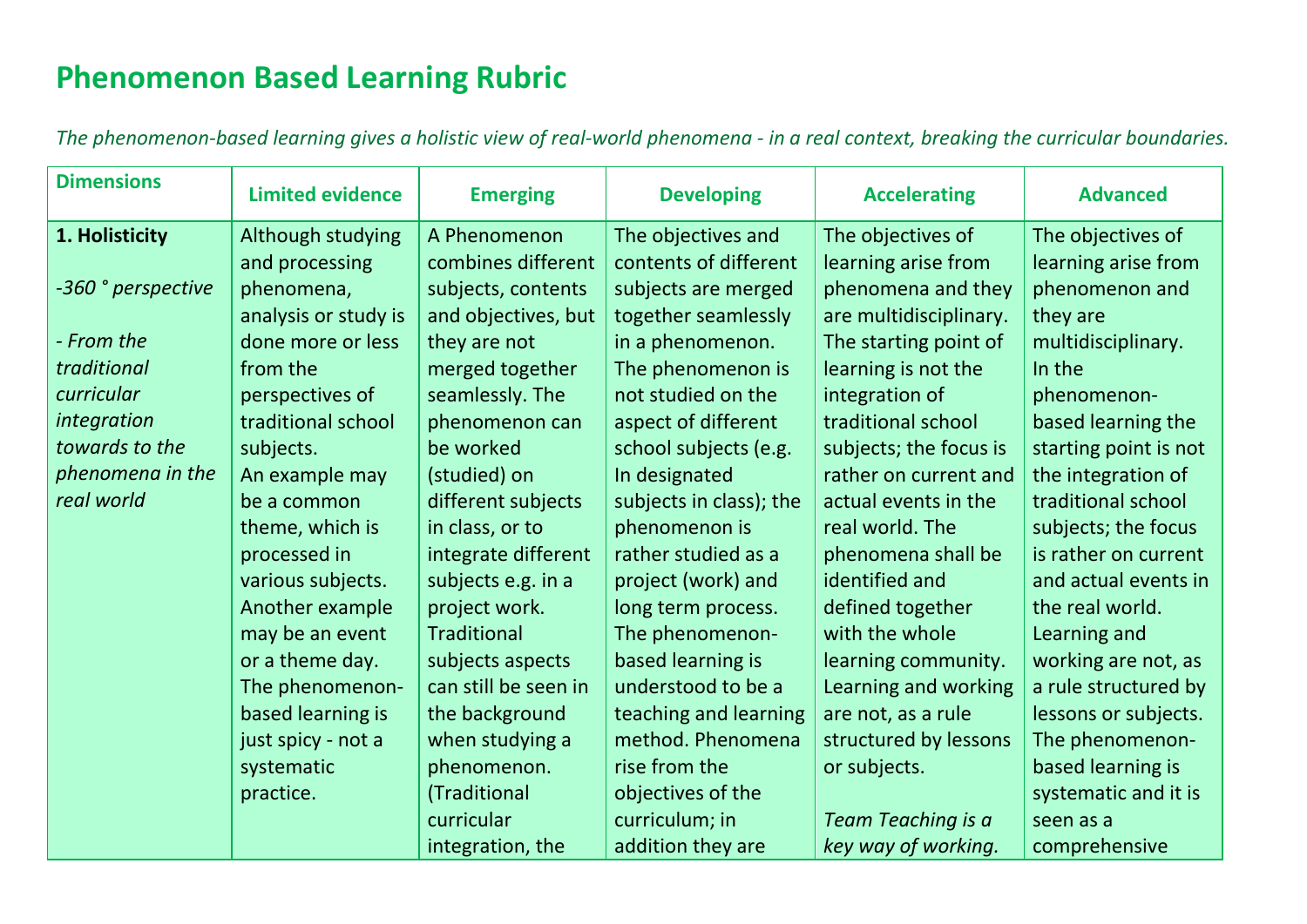|                                                                                                                                                               |                                                                                                                            | integration of<br>traditional school<br>subjects)                                | connected to the<br>currently relevant,<br>actual issues and<br>phenomena.<br>Collaborative<br>Teaching or co-<br>teaching one way of<br>working.                                                                                                                                                                                   |                                                                                                                                                                                                                                                                                                                                                                                                               | method of learning<br>and teaching. Team<br>Teaching as a major<br>way of working.                                                                                                                                                                                                                                                                                                                                  |
|---------------------------------------------------------------------------------------------------------------------------------------------------------------|----------------------------------------------------------------------------------------------------------------------------|----------------------------------------------------------------------------------|-------------------------------------------------------------------------------------------------------------------------------------------------------------------------------------------------------------------------------------------------------------------------------------------------------------------------------------|---------------------------------------------------------------------------------------------------------------------------------------------------------------------------------------------------------------------------------------------------------------------------------------------------------------------------------------------------------------------------------------------------------------|---------------------------------------------------------------------------------------------------------------------------------------------------------------------------------------------------------------------------------------------------------------------------------------------------------------------------------------------------------------------------------------------------------------------|
| 2. Authenticity<br>-In the learning<br>situation used<br>methods, tools,<br>and materials,<br>correspond the<br>real world, where<br>the knowledge is<br>used | The phenomenon<br>is a "textbook-like"<br>or study materials<br>focused - a small<br>and pretty clearly<br>defined entity. | The topic of<br>learning is an<br>authentic<br>phenomenon from<br>the real word. | The topic of learning<br>is genuine,<br>phenomenon from<br>the real world. The<br>phenomenon is<br>timely and on behalf<br>of content relevant<br>to the learners in<br>their world now and<br>in the future.<br>Learners examine<br>and study the<br>phenomenon by<br>using real, authentic<br>sources and<br>materials and media. | The object of the<br>learning is holistically<br>authentic<br>phenomenon from<br>the real world. The<br>examined<br>phenomenon is<br>current, actual and it<br>has real world<br>relevance to the<br>learners now and in<br>the future.<br>In additions, the<br>learner's output has<br>relevance outside of<br>school and it will be<br>published to a wider<br>public.<br>Learners examine<br>and study the | The learners'<br>cognitions are<br>authentic, i.e. the<br>learner's thinking in<br>learning situations<br>corresponds as<br>closely as possible<br>thinking that is<br>needed in the real<br>world situation,<br>where the<br>knowledge is<br>applied / used.<br>Learners use<br>authentic sources,<br>materials and tools,<br>and methods as the<br>real experts and<br>professionals use.<br>Learning takes place |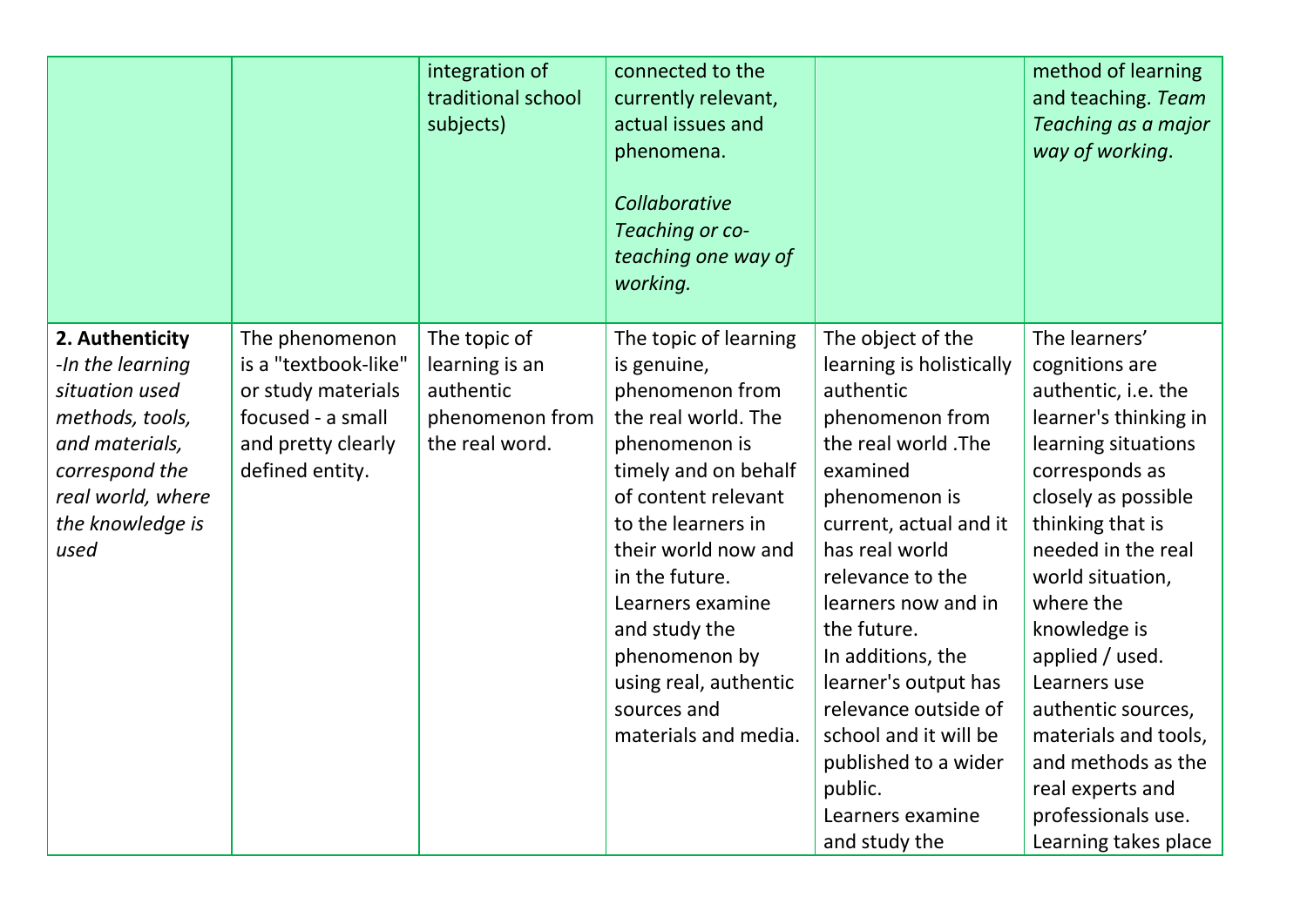|                      |                      |                      |                        | phenomenon by<br>using real, authentic<br>sources and<br>materials and media.<br>Learners use<br>methods and tools | in a real<br>environment rather<br>than in a traditional<br>classroom. Learning<br>community utilizes<br>experts and |
|----------------------|----------------------|----------------------|------------------------|--------------------------------------------------------------------------------------------------------------------|----------------------------------------------------------------------------------------------------------------------|
|                      |                      |                      |                        | that are typical to the                                                                                            | professionals from                                                                                                   |
|                      |                      |                      |                        | culture expertise -                                                                                                | various fields.                                                                                                      |
|                      |                      |                      |                        | e.g. tools and devices                                                                                             | Learners' outcomes                                                                                                   |
|                      |                      |                      |                        | that are used in the                                                                                               | / content produced                                                                                                   |
|                      |                      |                      |                        | real working life.                                                                                                 | by learners are                                                                                                      |
|                      |                      |                      |                        |                                                                                                                    | relevant to real life,                                                                                               |
|                      |                      |                      |                        |                                                                                                                    | and they solve some                                                                                                  |
|                      |                      |                      |                        |                                                                                                                    | problems that are                                                                                                    |
|                      |                      |                      |                        |                                                                                                                    | significant in the                                                                                                   |
|                      |                      |                      |                        |                                                                                                                    | surrounding society.<br>Learners' outputs /                                                                          |
|                      |                      |                      |                        |                                                                                                                    | content produced                                                                                                     |
|                      |                      |                      |                        |                                                                                                                    | by learners will be                                                                                                  |
|                      |                      |                      |                        |                                                                                                                    | published to a wider                                                                                                 |
|                      |                      |                      |                        |                                                                                                                    | audience.                                                                                                            |
| 3.                   | While studying a     | The phenomenon       | Learners are working   | Learners work on                                                                                                   | Learners work on                                                                                                     |
| <b>Contextuality</b> | phenomenon one       | is studied in        | on sets of entities    | vague and                                                                                                          | the vague and                                                                                                        |
| (/context)           | looks at individual  | structured entities. | instead of individual  | ambiguous, not the                                                                                                 | ambiguous, not pre-                                                                                                  |
| - Learners learn     | cases - one thing    | Things are learned   | task or exercises (cf. | pre-defined                                                                                                        | defined                                                                                                              |
| things in their      | and perspective at   | in their natural     | Project-based          | phenomena (cf.                                                                                                     | phenomenon (cf.                                                                                                      |
| natural context.     | a time. Learning     | context; context     | working).              | Project work where                                                                                                 | Project work where                                                                                                   |
| Contextualization    | the phenomenon       | and meanings are     | The phenomenon is      | the problem and                                                                                                    | the problem and                                                                                                      |
| VS.                  | is structured in the | understood by        | examined as a          | topic are set by                                                                                                   | topic are set by                                                                                                     |
| De-                  | traditional way      | observing a wider    | holistic entity, where | students). Learners                                                                                                | students). Learners                                                                                                  |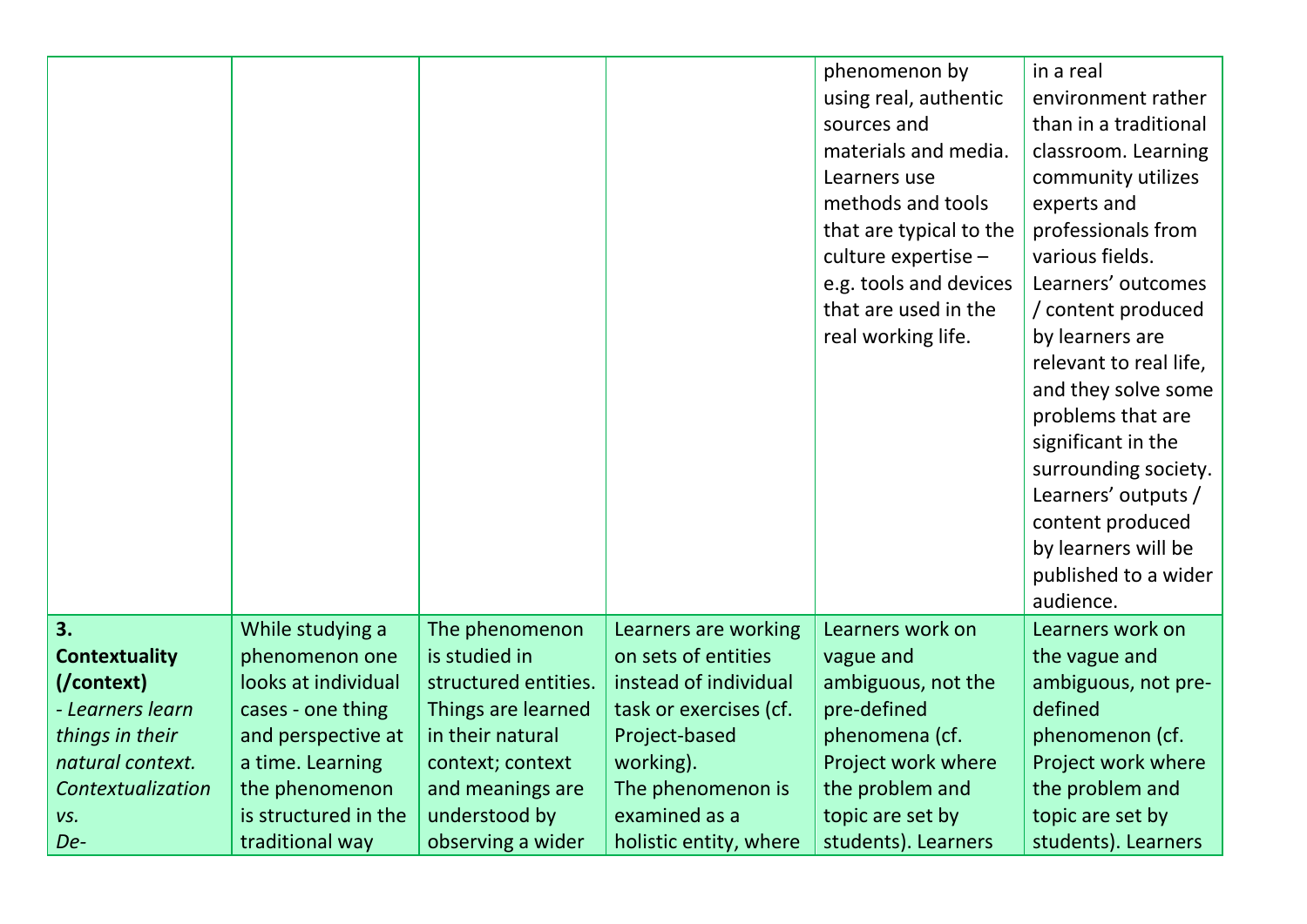| contextualization. | with small tasks or<br>exercises given by<br>a teacher. (Tasks<br>typically based on<br>the closed task of<br>objections, tasks<br>with relatively<br>strictly limited<br>"right" answer.) | context. Learning<br>process is<br>structured and<br>guided by learning<br>tasks. | things are in a<br>natural context;<br>context and<br>meanings are<br>understood by<br>observing wider<br>context. | structure and analyze<br>the phenomenon<br>from different<br>perspectives.<br>(Learning process can<br>be methodologically<br>guided and facilitated<br>by scaffolds* or by<br>learning tasks that<br>are open.) | structure<br>themselves the<br>phenomenon from<br>different<br>perspectives. Things<br>are learned in a<br>natural context and<br>setting and<br>meanings are<br>understood by<br>observing wider<br>context where<br>various aspects and<br>topics come<br>together. The<br>phenomenon is<br>understood and<br>processed as a<br>systemic entity. |
|--------------------|--------------------------------------------------------------------------------------------------------------------------------------------------------------------------------------------|-----------------------------------------------------------------------------------|--------------------------------------------------------------------------------------------------------------------|------------------------------------------------------------------------------------------------------------------------------------------------------------------------------------------------------------------|----------------------------------------------------------------------------------------------------------------------------------------------------------------------------------------------------------------------------------------------------------------------------------------------------------------------------------------------------|
| 4. Problem based   | The phenomenon                                                                                                                                                                             | The problem                                                                       | The phenomenon is                                                                                                  | The phenomenon is                                                                                                                                                                                                | The phenomenon is                                                                                                                                                                                                                                                                                                                                  |
| inquiry learning   | is not studied                                                                                                                                                                             | setting (wondering                                                                | studied based on the                                                                                               | studied based on the                                                                                                                                                                                             | studied based on                                                                                                                                                                                                                                                                                                                                   |
| -Learning and      | problem based;                                                                                                                                                                             | of the problem /                                                                  | problem settings that                                                                                              | problem settings that                                                                                                                                                                                            | the problem                                                                                                                                                                                                                                                                                                                                        |
| collaborative      | teacher or                                                                                                                                                                                 | research of the                                                                   | have been                                                                                                          | have been                                                                                                                                                                                                        | settings that have                                                                                                                                                                                                                                                                                                                                 |
| knowledge          | students are not                                                                                                                                                                           | problem) works as                                                                 | collaboratively made                                                                                               | collaboratively made                                                                                                                                                                                             | been collaboratively                                                                                                                                                                                                                                                                                                                               |
| construction is    | creating own                                                                                                                                                                               | a base for learning                                                               | together by learners.                                                                                              | and reflected                                                                                                                                                                                                    | made and reflected                                                                                                                                                                                                                                                                                                                                 |
| based on the       | questions s or                                                                                                                                                                             | and studying a                                                                    | Learners set research                                                                                              | together by learners.                                                                                                                                                                                            | together by                                                                                                                                                                                                                                                                                                                                        |
| learner's own      | problem settings                                                                                                                                                                           | phenomenon.                                                                       | / wondering                                                                                                        | Problem settings are                                                                                                                                                                                             | learners. Problem                                                                                                                                                                                                                                                                                                                                  |
| questions.         | as a basis for                                                                                                                                                                             | Problem setting                                                                   | problems as a basis                                                                                                | relevant to the                                                                                                                                                                                                  | settings are relevant                                                                                                                                                                                                                                                                                                                              |
| In the phenomenal  | knowledge                                                                                                                                                                                  | comes from the                                                                    | for the review and                                                                                                 | learners and to their                                                                                                                                                                                            | to the learners and                                                                                                                                                                                                                                                                                                                                |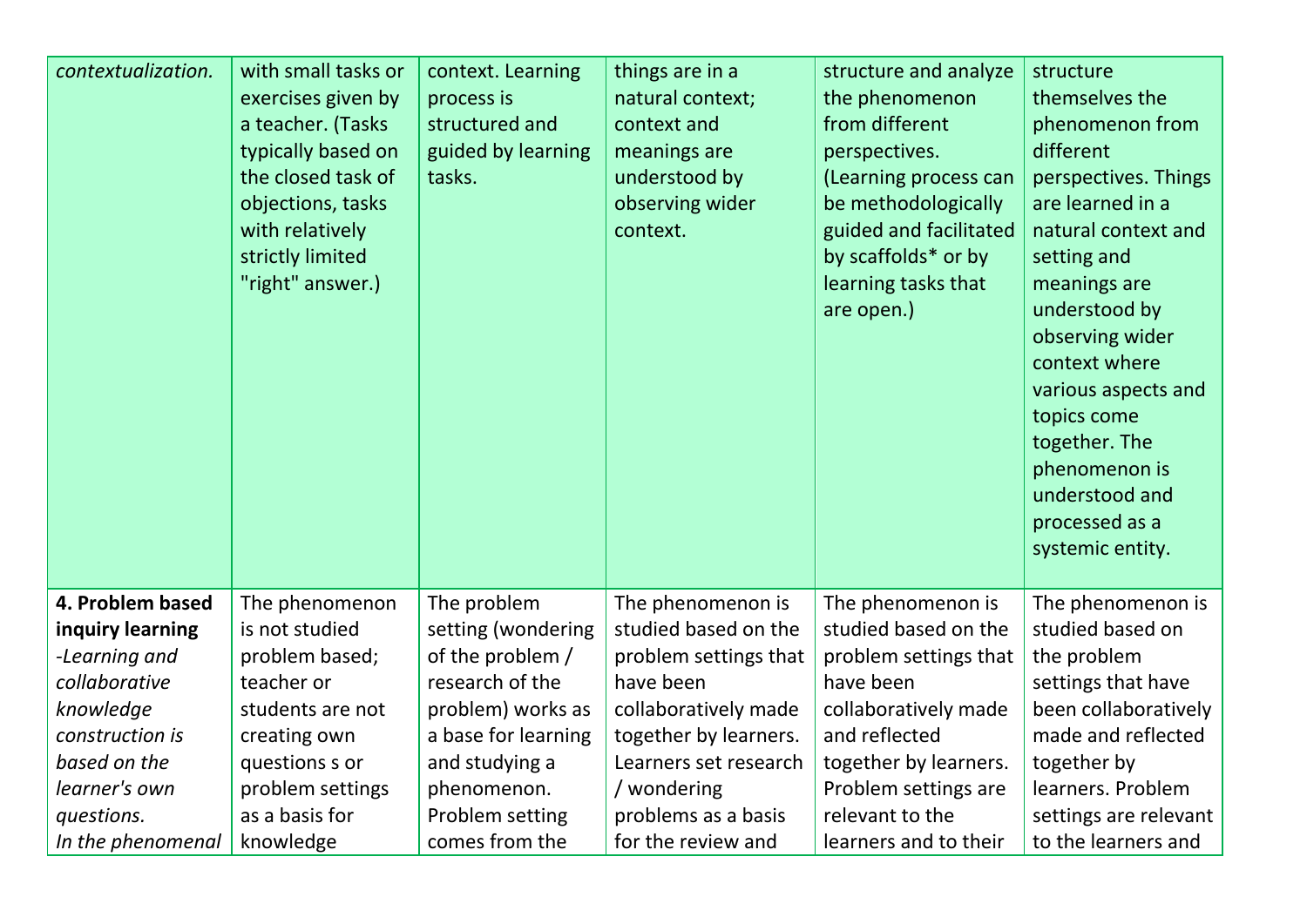| learning learners          | construction        | teacher or is made  | study of the            | real world. The        | to their real world. |
|----------------------------|---------------------|---------------------|-------------------------|------------------------|----------------------|
| learn by                   | process.            | by the teacher-     | phenomenon.             | setting of problems is | The setting of       |
| wondering                  |                     | centered way.       | Knowledge               | a continuous process   | problems is a        |
| together.                  | (Questions,         | Problem setting     | construction is a       | that guides individual | continuous process   |
|                            | exercises and       | makes learning      | process of answering    | and collaborative      | that guides          |
|                            | learning tasks are  | meaningful and      | to the                  | knowledge              | individual and       |
|                            | by all means used.) | significantly; it   | questions/problems.     | construction during    | collaborative        |
|                            |                     | anchors things to   |                         | the whole learning     | knowledge            |
|                            |                     | be learned to the   |                         | process.               | construction during  |
|                            |                     | real world.         |                         |                        | the whole learning   |
|                            |                     |                     |                         |                        | process. The         |
|                            |                     |                     |                         |                        | learning process is  |
|                            |                     |                     |                         |                        | an intentional       |
|                            |                     |                     |                         |                        | process of           |
|                            |                     |                     |                         |                        | developing           |
|                            |                     |                     |                         |                        | hypothesis and       |
|                            |                     |                     |                         |                        | working theories     |
|                            |                     |                     |                         |                        | (working models,     |
|                            |                     |                     |                         |                        | (mental)             |
|                            |                     |                     |                         |                        | prototypes).         |
| 5. Learning                | The learning        | The learning        | The learning process    | The learning process   | The learners create  |
| process                    | process is not      | process is guided   | is guided by learning   | is guided by open      | their own learning   |
| -Learning is seen          | guided by learning  | by learning tasks   | tasks that              | learning tasks that    | tasks and learning   |
| as a process,              | tasks, even the     | which are mainly    | methodologically        | methodologically       | tools (scaffolds *)  |
| which is guided            | students are given  | focusing learner on | guide the learner's     | guide the learner's    | for themselves.      |
| and facilitated by         | separate individual | the content /       | learning and facilitate | learning. Learners     | Learners are aware   |
| learning tasks             | tasks.              | focusing on the     | the learner's learning  | also create their own  | of the learning      |
| -The learning tasks        |                     | repetition of the   | process.                | learning tasks for     | methods as well as   |
| <i>guide the learner's</i> |                     | information.        |                         | themselves. Learners   | their own and        |
| perception and             |                     |                     |                         | are aware of learning  | common learning      |